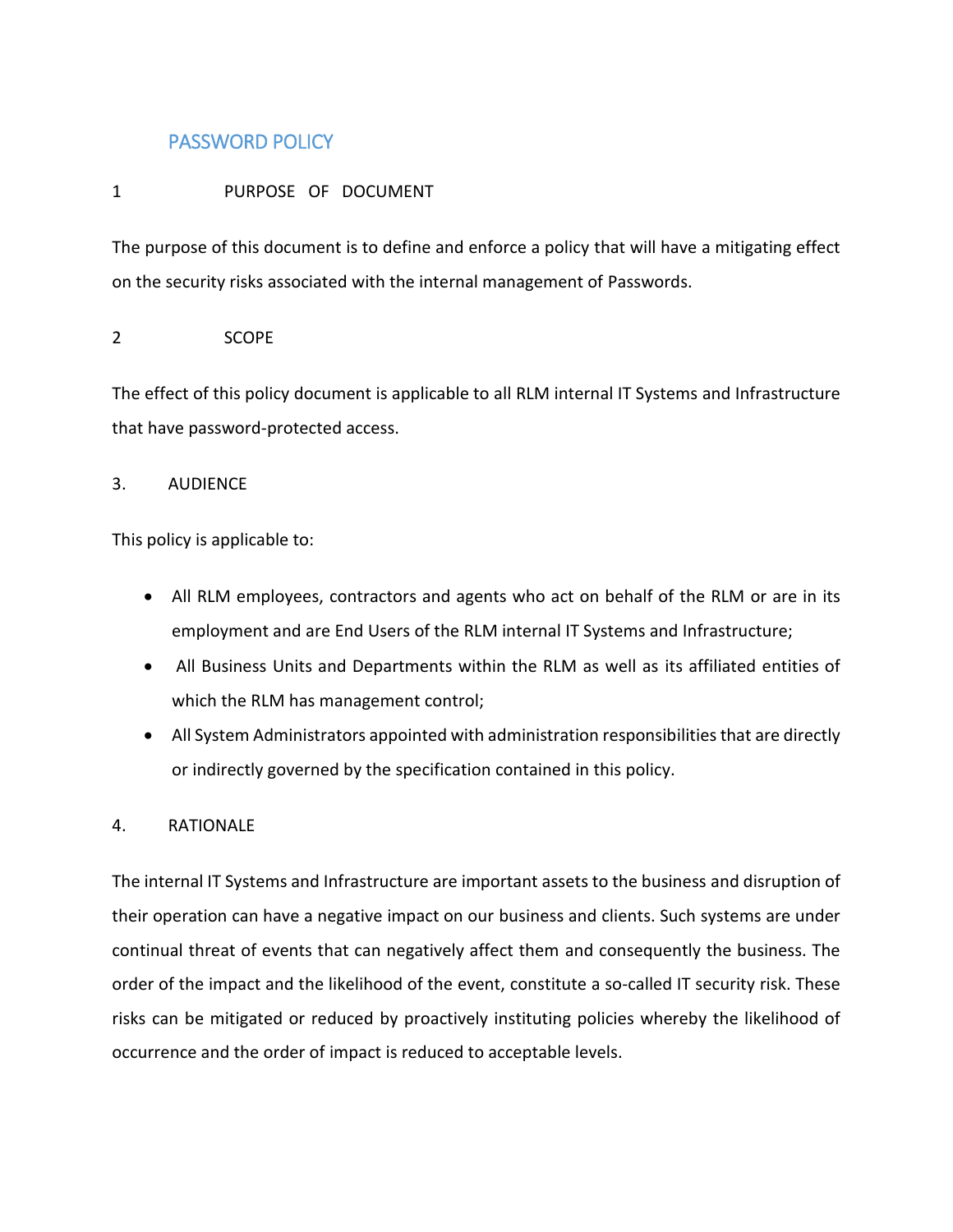The IT Assets have been classified according the main IT architecture components and subcomponents. A list of potential and relevant security threats has been compiled and the likelihood of each determined. The Password mismanagement is a potential security threat. The process as defined in this policy document should be used as the de facto standard.

## 5.0 DEFINITIONS

| <b>AD</b>  | <b>Active Directory</b> |
|------------|-------------------------|
| PC         | Personal Computer       |
| <b>SMS</b> | Short Message Service   |

| Password        | A password is a secret word or string of characters that is                                                             |
|-----------------|-------------------------------------------------------------------------------------------------------------------------|
|                 | used for authentication, to prove identity or gain access to <b>a</b>                                                   |
| User-Id         | Integer value called a user identifier, often abbreviated to                                                            |
|                 | <b>UID or User-ID</b>                                                                                                   |
| Password Self-  | Self-service Password Reset is defined<br>as<br>any<br>process                                                          |
| service reset   | technology that allows users who have either forgotten th<br>or triggered an intruder lockout to authentica<br>password |
|                 | with<br>an alternate<br>factor, and repair their own<br>proble<br>without calling the help desk.                        |
| Random Password | A random password generator is a software program that takes input                                                      |
| Generator       | from a random or pseudo-random number generator and automaticall<br>generates a password.                               |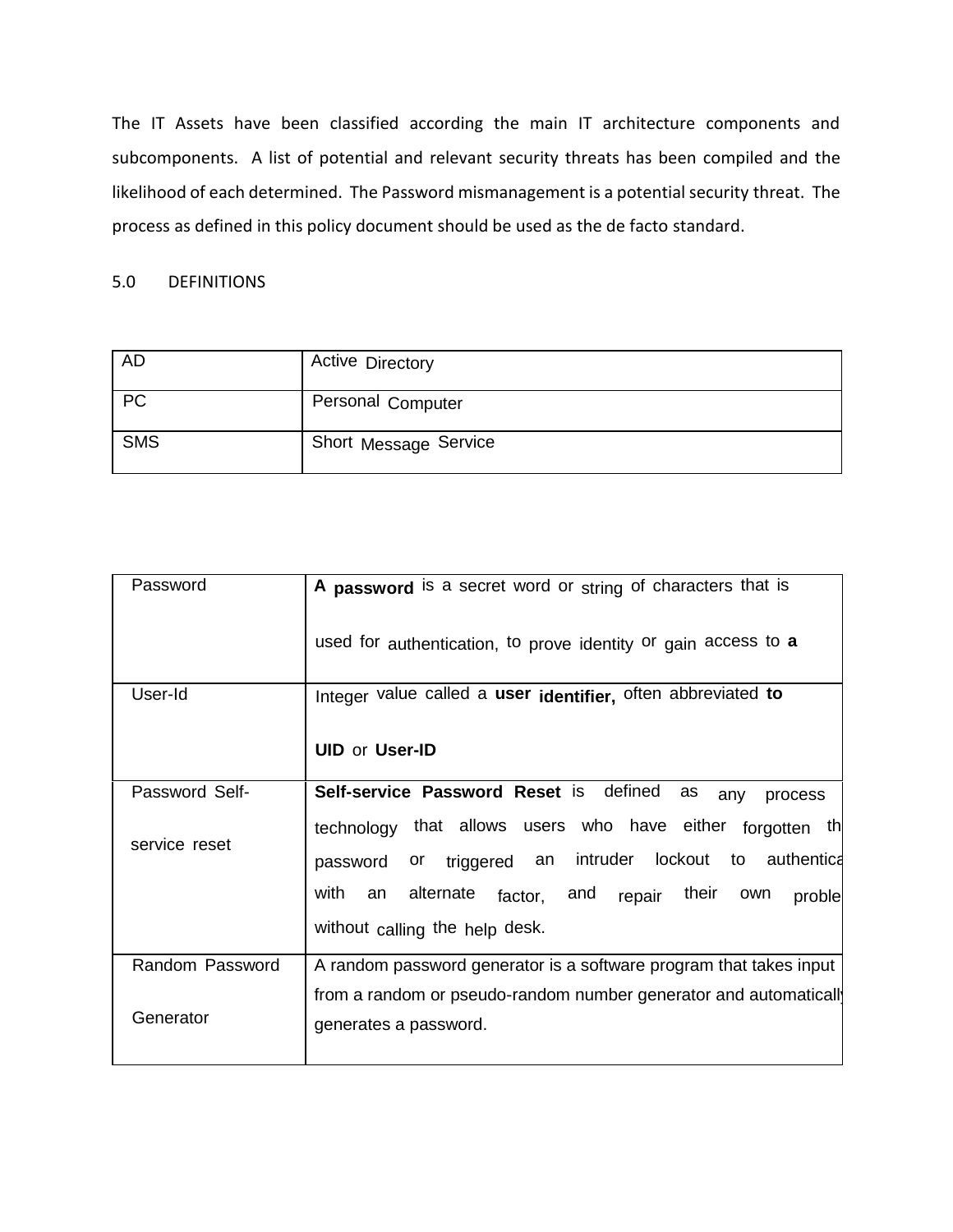### 6 POLICY OBJECTIVES

The objectives of the RLM Password Policy are:

- (a) Mitigation of risks associated with Password mismanagement;
- (b) Enforce password standards; and
- (c) Enforce a Password change procedure.

# 7. POLICY STATEMENT

- 7.1 User-id and password
	- Access to all IT Systems and Infrastructure will be controlled by means of a user-id and password;
	- The owner of a user-id and/or password is fully responsible to ensure that no other person can make use of it to access the IT Systems and Infrastructure;
	- All user-id's and passwords shall be treated as Confidential and Organization sensitive information.
	- All vendor supplied default or generic user-id's must be removed, renamed, disabled and/or passwords changed;
	- End User accounts will be de-activated after a maximum of five (5) consecutive unsuccessful attempts to enter a password. This account will stay inactive for 30 minutes, or until a System Administrator has re-activated the account;
	- It is mandatory that screen saver passwords be activated on PC's. Following no activity on a PC for a maximum of ten (10) minutes, the screen saver password must be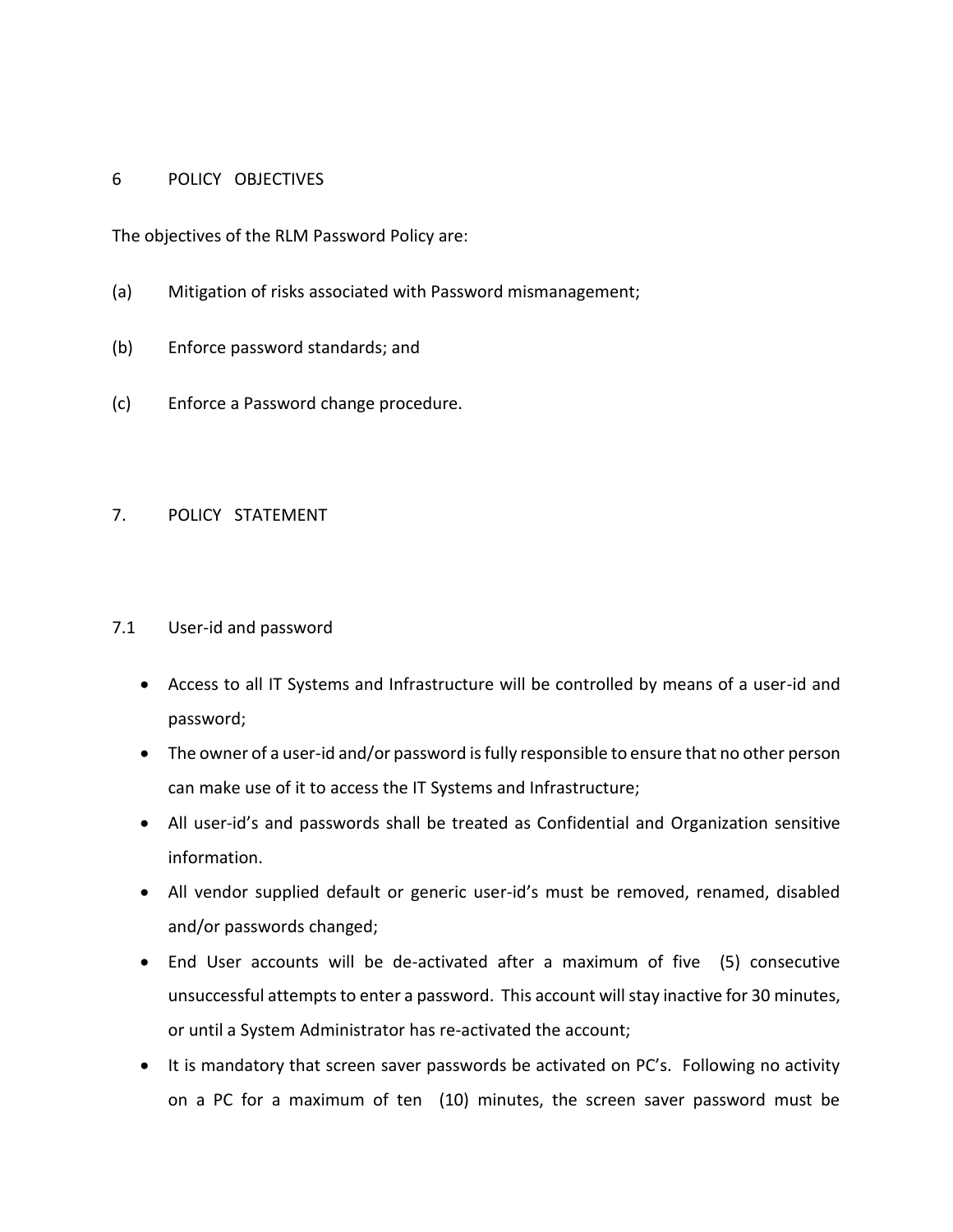automatically invoked. For terminals, the system must automatically blank the screen and suspend the session after 10 minutes; wherever possible, applications should automatically invoke a session timeout after 10 minutes of inactivity. Re-establishment of the session must take place only after the End User has provided the proper password;

- It is mandatory that all PC's connected to the network be logged out of the network regularly. It is recommended that this be done each day; A forced logout from the network will be implemented to occur once a week at an appropriate time;
- All enterprise servers and network switching equipment must be password protected and where practically possible, adhere to all requirements stated in this policy.
- Where applicable all systems shall have the "Remember Password" option disabled e.g. Internet Explorer websites.

## 7.2 Password standards

- All passwords must have at least eight (8) characters;
- Passwords should not be a word found in the dictionary or some other part of speech. For example, proper names, places, and slang should not be used;
- Passwords should not contain other information easily obtained about you. For example, date of birth, license plate number, telephone number, ID number, make of your car, house address, etc.;
- Passwords should not be all digits nor should the password contain more than two of the same letter consecutively;
- Where the operating environment allows, passwords must contain a combination of at least three of following four classes:
	- o English Upper Case Letters A, B, C, ...Z;
	- o Westernized Arabic Numerals 0, 1, 2,... 9;
	- o At least one special characters e.g. punctuation symbols !®,#\$%A&\*0+h- =Vf)n:":'<>?../
	- o Passwords should be easy for the End User to remember, but not easy for someone else to guess. For example, the phrase "It's always your duty to stay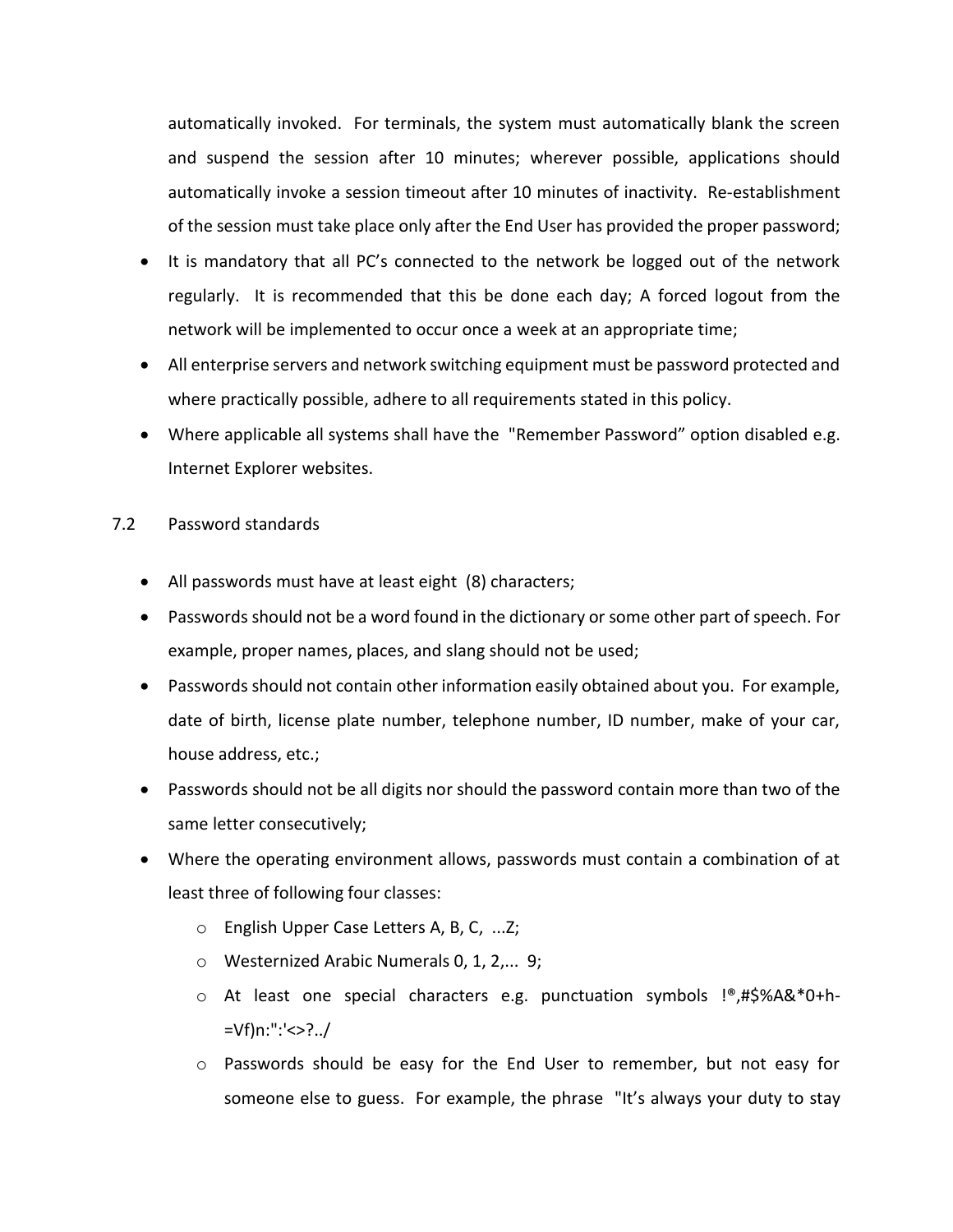informed!" Might be the basis for a password such as Iayd2si! This password uses a mix of alphanumeric, and punctuation characters. A date could be added, e.g. January 2004 could be represented by 01-04, or even)! -)\$ (By making use of the shift key);

- o End Users must not construct passwords that are identical or substantially similar to passwords that they had previously used. IT Systems and Infrastructure should be configured so that End Users are not permitted to reuse at least the last 6 passwords.
- $\circ$  User accounts that have system-level privileges granted through memberships or programs such as SQL Administrator or AD Administrator must have a unique password from all other accounts held by that user.

### 7.3 Password Storage

The display and printing of passwords must be masked, suppressed, or otherwise obscured in such a way that unauthorized parties will not be able to observe or subsequently recover them.

- Passwords must always be encrypted when transmitted over networks;
- Passwords that need to be recorded on paper should be housed in a locked, secure environment. Passwords must not be written down and left in a place where unauthorized persons might discover for example: Never put your password on a sticky note on PC or your desk.
- 7.4 Password Changes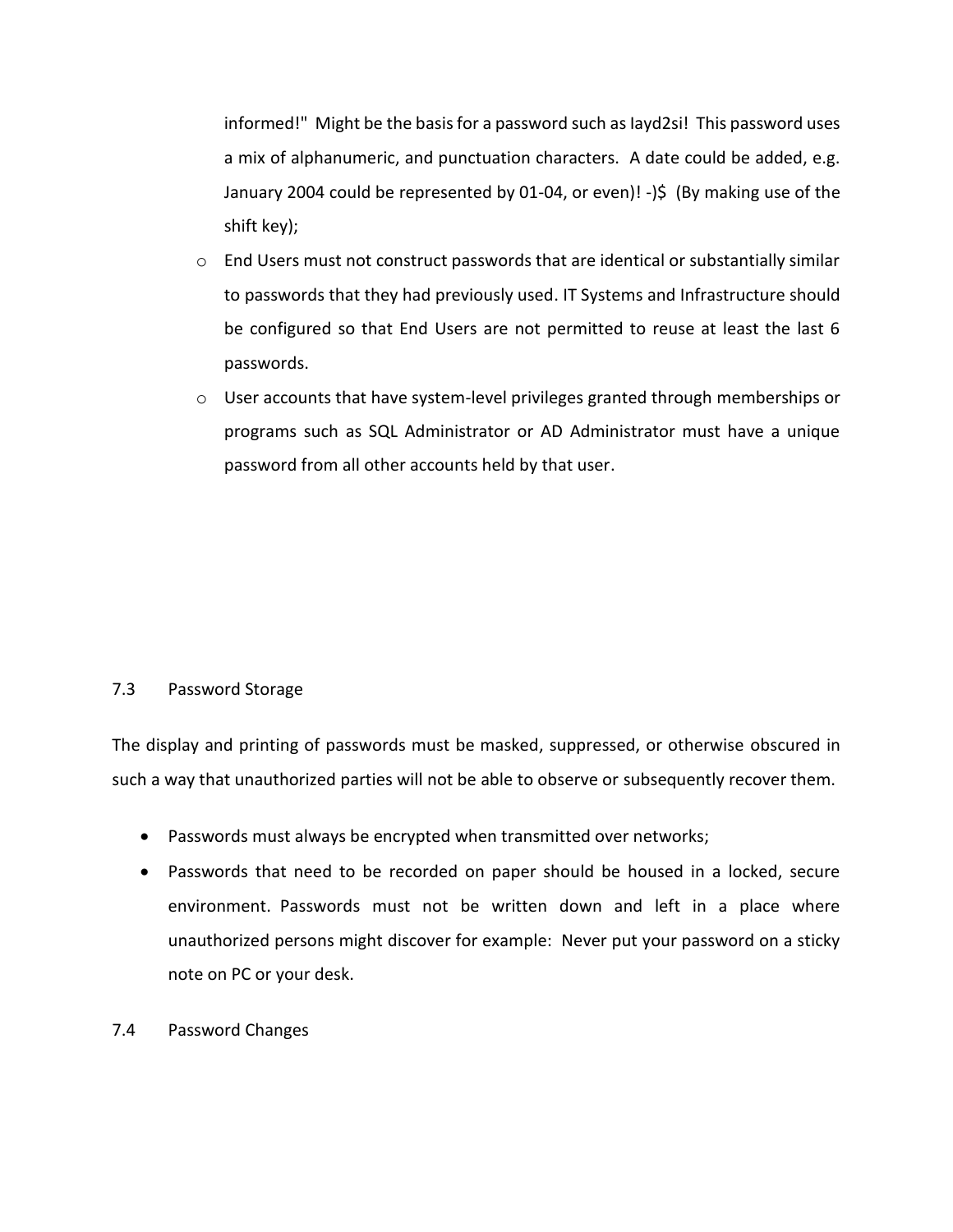- All End Users should change their passwords at least once every thirty (30) days. This forced change should be automated wherever it is supported;
- Passwords will expire every 30 days. If the password is not reset within 10 working days of expiry, the relevant account will be disabled. End Users will need to use Help Desk to re-enable this account.
- When a password has been compromised, it should be changed immediately;
- All password resets require the End Users to identify themselves to the help desk staff using up-to-date unique information in the organization directory.
- Passwords shall not be disclosed to an end-user via e-mail, instant messaging, or any other form of electronic communication including verbally. It shall only be sent to the mobile number recorded on the Exchange Directory.
- In the event of a user who does not have access to a mobile telephone, the user should physically identify himself or herself to a supervisor in the Help Desk by means of their ID document, where after the Help Desk Agent will verbally supply the user with a password.
- A person may only request his or her own password be reset. End Users can register on the electronic password system to reset their own passwords on the Password Self-Service tool where applicable.
- Reset passwords may not be a word found in the dictionary or some other part of speech for example, proper names,places, and slang. Administrators must use a Random Password Generator to compile the use once password.
- The initial passwords issued by a System Administrator must be valid only for the concerned End User's first on-line session. The End User must be forced to choose another password before any other work can be done.

## 8 ROLES AND RESPONSIBILITIES

8.1 RLM employees, Contractors and Agents

RLM employees, contractors and agents are responsible for the following:

(a) Ensuring their passwords are not compromised in any way;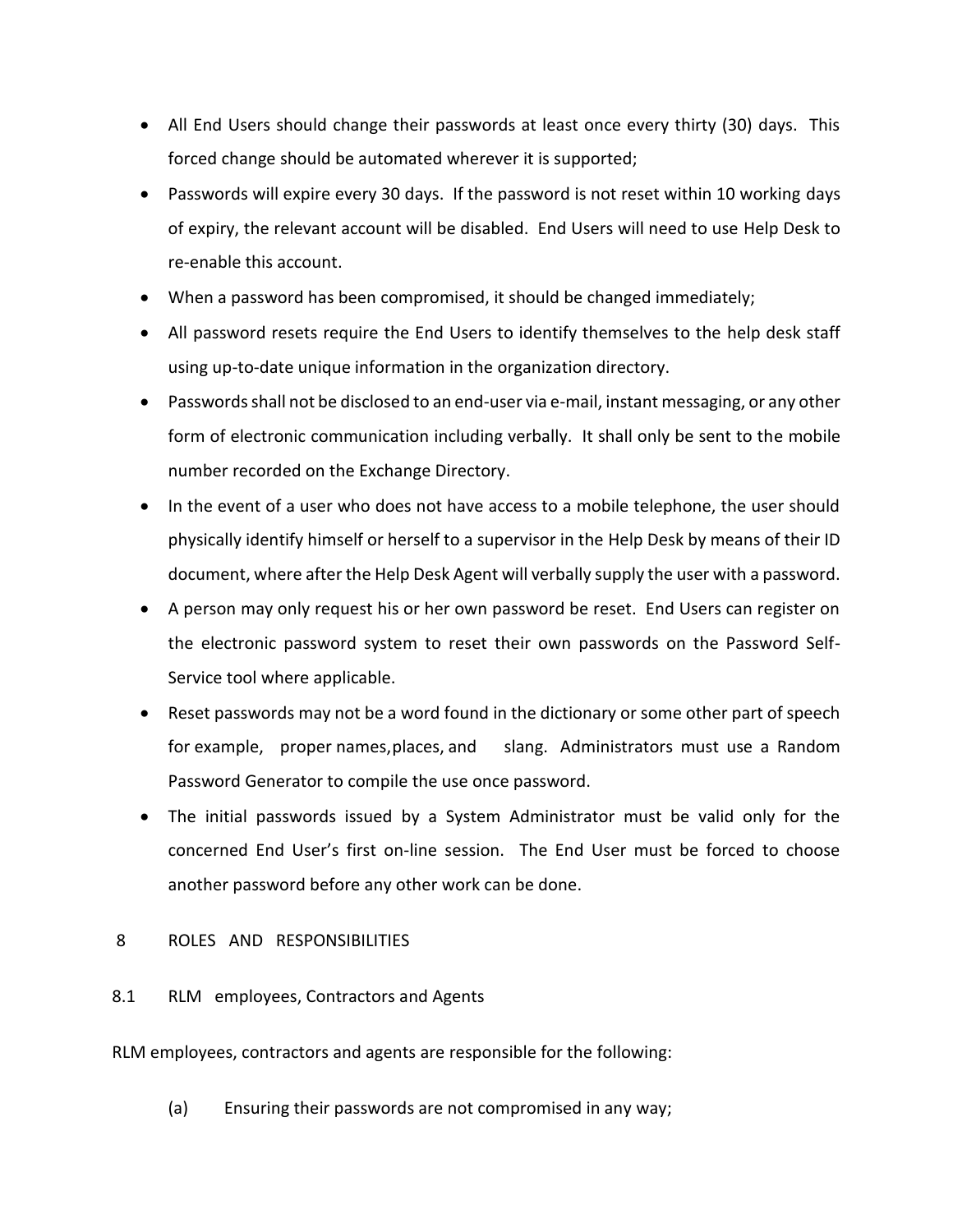- (b) Their personal details are always up to date on all electronic systems such as ERP and AD, this can be done via a request to the helpdesk; and
- (c) Take reasonable care in choosing their passwords.

### 8.2 System Administrators

System Administrators are responsible for the following:

- (a) Ensuring passwords are not compromised in any way;
- (b) The Random Password Generator is used to reset password at all times; and
- (c) No user is to receive any password by any means other than a SMS to the number recorded on the AD.

#### 9. BREACH

Where a breach of this policy has occurred, appropriate disciplinary action will be taken in line with RLM's relevant policies.

#### EXEMPTION

The Chief Information Officer has the sole right to exempt a person or application from this policy, or part thereof. The exemption will be null and void unless: